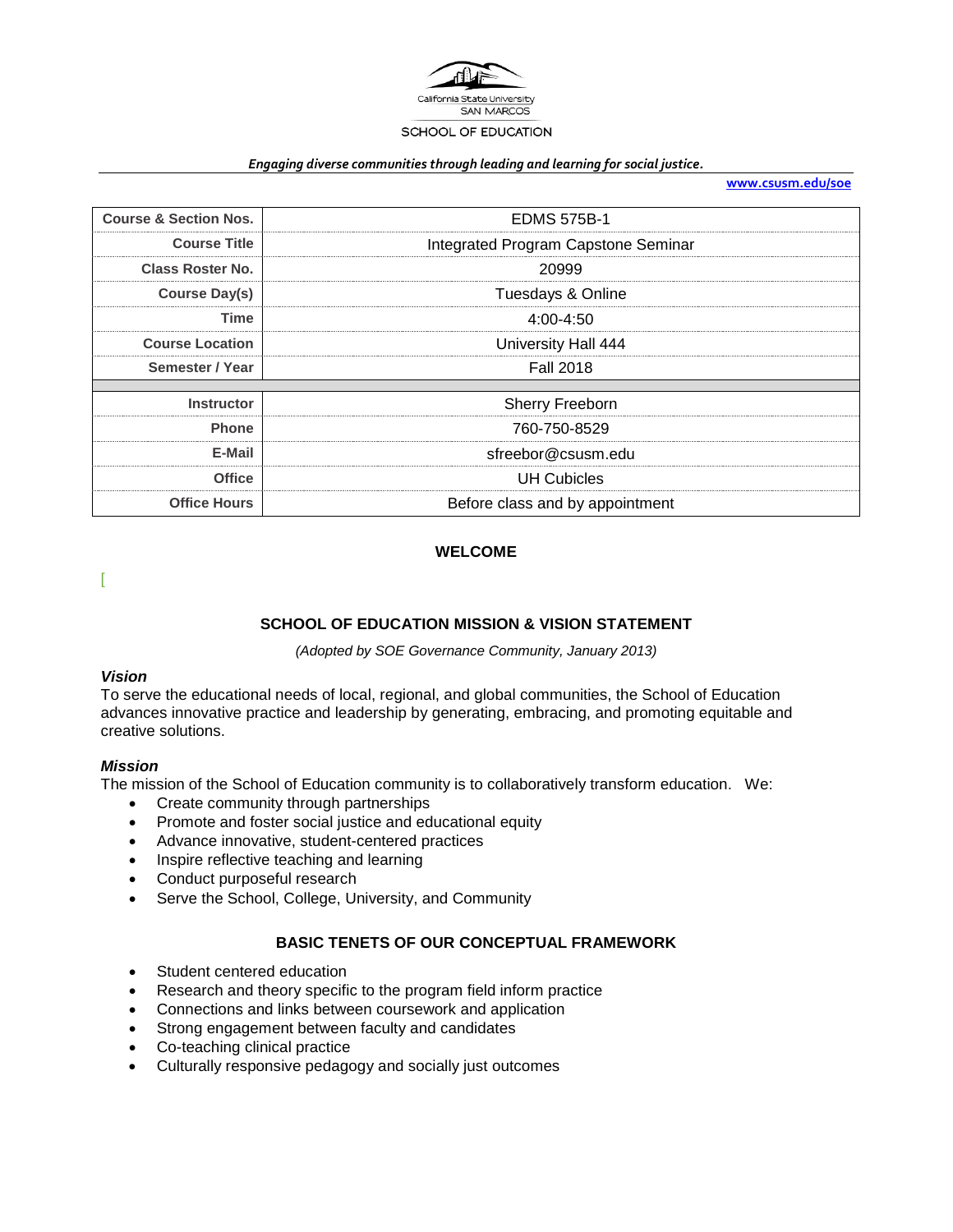### **COURSE DESCRIPTION**

Students demonstrate mastery of the integration of content and pedagogy through performance assessment. Accompanies the required student teaching during the final semester of the integrated Bachelor of Arts and Multiple Subject Credential Program. Graded Credit/No Credit. Enrollment restricted to students in the ICP. Enrollment Requirement: Successful completion of all program coursework.

Freeborn: This course provides the culminating experience for teacher candidates who are completing the Integrated Credential Program (ICP). Students will demonstrate that they have met competencies required in the Liberal Studies program with the requirements for the teaching credential (TPEs). They will receive information and seminars on completion of TPA Tasks 3 and 4. Some will receive support to take and pass the edTPA. They will receive all information to complete the credentialing process, as well as career planning support.

#### **Course Prerequisites**

The prerequisite for this course is completion of all coursework for both the teaching credential and the Liberal Studies major. Concurrent enrollment in coursework for the bilingual certification and completion of the CLAD certificate is acceptable. A co-requisite for this course is enrollment in Clinical Practice I and II.

### **Course Objectives**

Teacher performance expectations (TPE) competencies requirements:

- Engaging in reflective discussions linking content mastery experiences with classroom teaching experiences.
- Written evidence and artifacts for all TPE's. The full text for the TPE's can be obtained from the School of Education Web site. University Supervisors will assess successful completion of the requirements
- Completion of TPA Tasks 3 and 4 and submitted through TaskStream for scoring by the CSUSM assessors. Credit Hour Policy Statement Per the University Credit Hour Policy:
- The combination of face-to-face time, out-of-class time associated with the face-to-face sessions, and independent work will total at least 45 hours per unit of credit. Students will attend five mandatory face-to-face sessions. Students will spend the remaining 35 hours preparing for and submitting CalTPA Tasks 3 and 4, and constructing a professional portfolio. The requirements are found on Cougar Courses.

#### **REQUIRED TEXTS, MATERIALS AND/OR ACCOUNTS**

Current account on TaskStream.

### **COURSE LEARNING OUTCOMES**

This course will take place in a virtual environment with some face-to -face sessions in which attendance is required. The local TPE's will be completed in the time requirement for assessment. There will be face-toface sessions as well as multimedia presentations through Cougar Courses for assistance in completing TPA Tasks 3 and 4. Student Services will conduct the finishing seminar for completion of the credential requirements.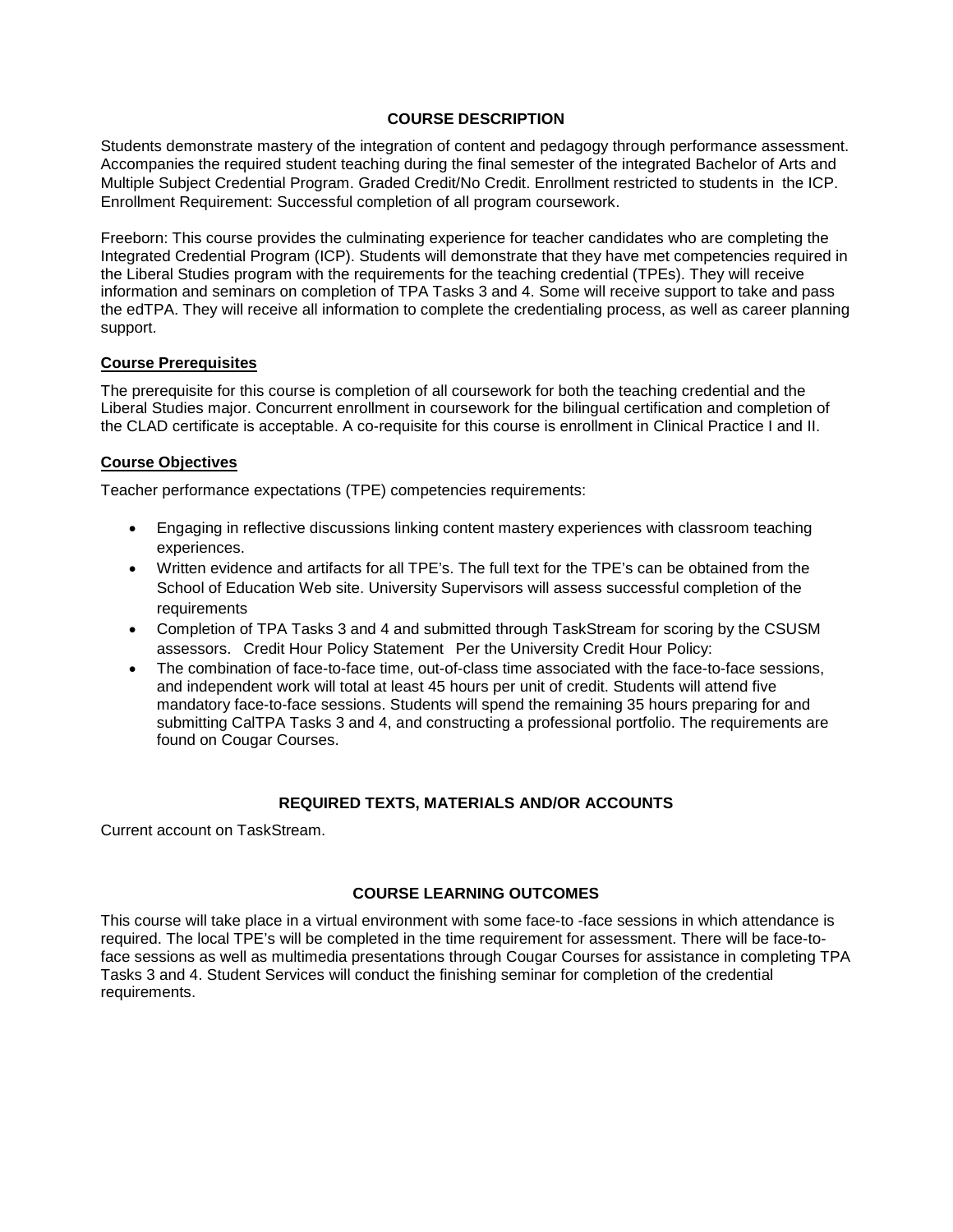## **Authorization to Teach English Learners**

This credential program has been specifically designed to prepare teachers for the diversity of languages often encountered in California public school classrooms. The authorization to teach English learners is met through the infusion of content and experiences within the credential program, as well as additional coursework. Candidates successfully completing this program receive a credential with authorization to teach English learners. (Approved by CCTC in SB 2042 Program Standards, August 02)

## **GENERAL CONSIDERATIONS**

### **Assessment of Professional Dispositions**

Assessing a candidate's dispositions within a professional preparation program is recognition that teaching and working with learners of all ages requires not only specific content knowledge and pedagogical skills, but positive attitudes about multiple dimensions of the profession. The School of Education has identified six dispositions – social justice and equity, collaboration, critical thinking, professional ethics, reflective teaching and learning, and life-long learning—and developed an assessment rubric. For each dispositional element, there are three levels of performance - unacceptable, initial target, and advanced target. The description and rubric for the three levels of performance offer measurable behaviors and examples.

The assessment is designed to provide candidates with ongoing feedback for their growth in professional dispositions and includes a self-assessment by the candidate. The dispositions and rubric are presented, explained and assessed in one or more designated courses in each program as well as in clinical practice. Based upon assessment feedback candidates will compose a reflection that becomes part of the candidate's Teaching Performance Expectation portfolio. Candidates are expected to meet the level of initial target during the program.

### **School of Education Attendance Policy**

Due to the dynamic and interactive nature of courses in the School of Education, all students are expected to attend all classes and participate actively. At a minimum, students must attend more than 80% of class time, or s/he may not receive a passing grade for the course at the discretion of the instructor. Individual instructors may adopt more stringent attendance requirements. You will be required to attend 4 mandatory class meetings. Should the student have extenuating circumstances, s/he should contact the instructor as soon as possible. (Adopted by the SOE Governance Community, December, 1997).

### **All University Writing Requirement**

The Professional Portfolio will satisfy the 850-word requirement for a one unit course.

### **Course Format**

This course will take place in a virtual environment with some face-to -ace sessions in which attendance is required. The local TPE's will be completed in the time requirement for assessment. Student Services will conduct the finishing seminar for completion of the credential requirements.

#### **Necessary Technical Competency Required of Students**

Candidates (Course participants) are expected to demonstrate competency in the use of various forms of technology (i.e. word processing, electronic mail, Moodle, use of the Internet, and/or multimedia presentations). Contact Information for Technical Support Assistance

## **Contact Information for Technical Support Assistance**

CSUSM Help Desk,<http://www.csusm.edu/iits/students/index.html>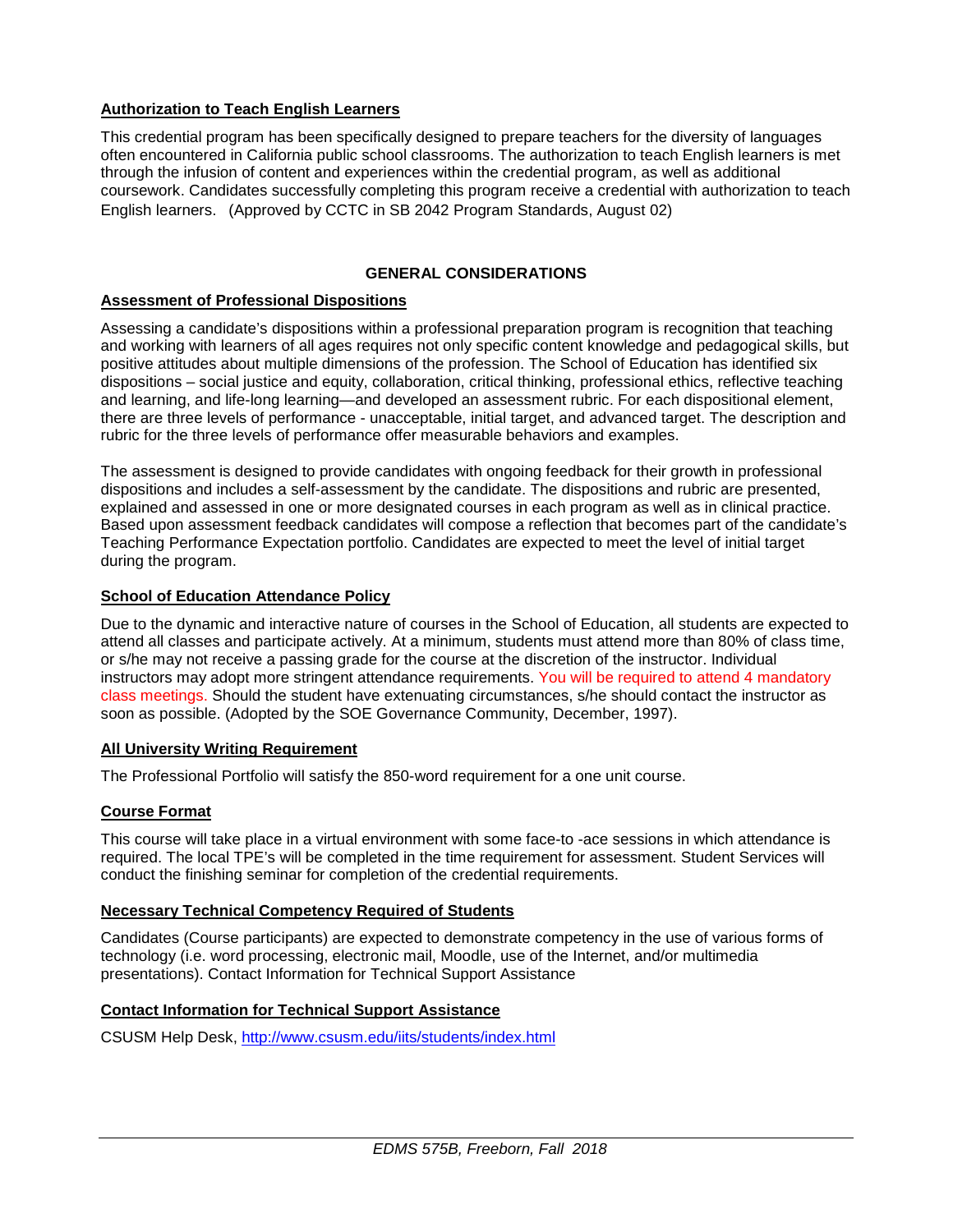### **Students with Disabilities Requiring Reasonable Accommodations**

Students with disabilities who require reasonable accommodations must seek approval for services by providing appropriate and recent documentation to the Office of Disability Support Services (DSS). This office is in Craven Hall 4300, contact by phone at (760) 750-4905, or TTY (760) 750-4909. Students authorized by DSS to receive reasonable accommodations should meet with their instructor during office hours. Alternatively, in order to ensure confidentiality, in a more private setting.

## **Grading Standards**

Successful completion of competency in the Teaching Performance Expectations. Completion of Professional Employment Portfolio Completion of all ICP, CSUSM, and CSU exit surveys

## **CSUSM Academic Honesty Policy**

Students will be expected to adhere to standards of academic honesty and integrity, as outlined in the Student Academic Honesty Policy. All assignments must be original work, clear and error-free. All ideas/material that are borrowed from other sources must have appropriate references to the original sources. Any quoted material should give credit to the source and be punctuated accordingly.

Academic Honesty and Integrity: Students are responsible for honest completion and representation of their work. Your course catalog details the ethical standards and penalties for infractions. There will be zero tolerance for infractions. If you believe there has been an infraction by someone in the class, please bring it to the instructor's attention. The instructor reserves the right to discipline any student for academic dishonesty, in accordance with the general rules and regulations of the university. Disciplinary action may include the lowering of grades and/or the assignment of a failing grade for an exam, assignment, or the class as a whole.

Incidents of Academic Dishonesty will be reported to the Dean of Students. Sanctions at the University level may include suspension or expulsion from the University.

#### Refer to the full Academic Honesty Policy at: [http://www.csusm.edu/policies/active/documents/Academic\\_Honesty\\_Policy.html](http://www.csusm.edu/policies/active/documents/Academic_Honesty_Policy.html)

#### **Plagiarism**

As an educator, it is expected that each candidate (course participant) will do his/her own work, and contribute equally to group projects and processes. Plagiarism or cheating is unacceptable under any circumstances. If you are in doubt about whether your work is paraphrased or plagiarized see the Plagiarism Prevention for Students website [http://library.csusm.edu/plagiarism/index.html.](http://library.csusm.edu/plagiarism/index.html) If there are questions about academic honesty, please consult the University catalog.

## **Electronic Communication Protocol**

Electronic correspondence is a part of your professional interactions. If you need to contact the instructor, email is often the easiest way to do so. It is my intention to respond to all received e-mails in a timely manner. Please be reminded that e-mail and on-line discussions are a very specific form of communication, with their own nuances and etiquette. For instance, electronic messages sent in all upper case (or lower case) letters, major typos, or slang, often communicate more than the sender originally intended. With that said, please be mindful of all e-mail and on-line discussion messages you send to your colleagues, to faculty members in the School of Education, or to persons within the greater educational community. All electronic messages should be crafted with professionalism and care.

Things to consider:

- Would I say in person what this electronic message specifically says?
- How could this message be misconstrued?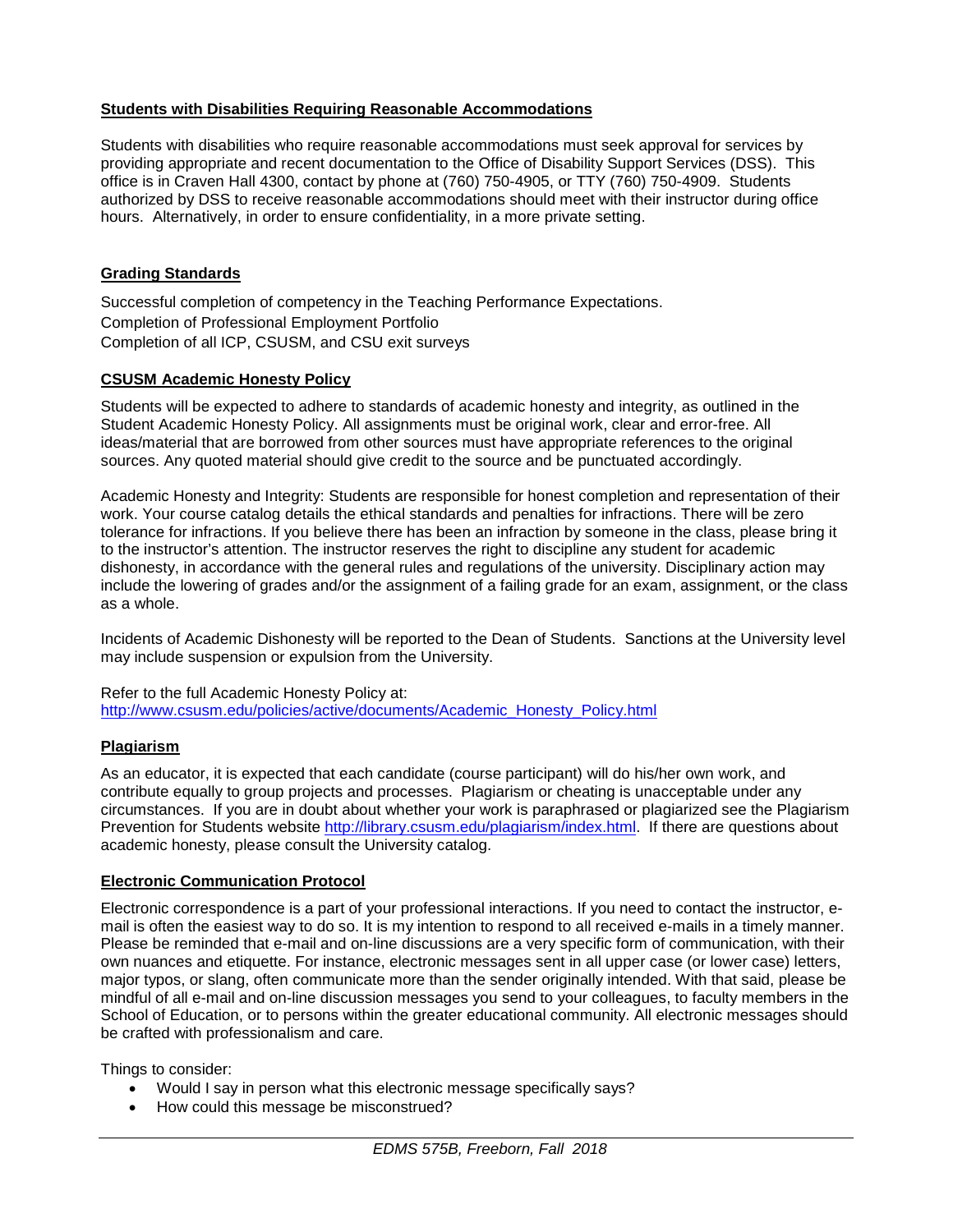- Does this message represent my highest self?
- Am I sending this electronic message to avoid a face-to-face conversation?

In addition, if there is ever a concern with an electronic message sent to you, please talk with the author in person in order to correct any confusion.

## **COURSE REQUIREMENTS AND GRADED COURSE COMPONENTS**

Students are in Clinical Practice I and II this semester. They must prepare for and submit TPA Tasks 3 and 4, prepare a Professional Portfolio, meet the Teacher Performance Expectations, and attend mandatory sessions in order to receive credit for this course. A missed class must be made up with a meeting with the instructor. One session is a portfolio workshop during which students' portfolios have a formative assessment. The portfolio will have a summative assessment and must be complete for the student to pass the class. There will be no final exam.

### **Final Exam Statement**

No final exam.

## **Teacher Performance Expectation (TPE) Competencies**

The course objectives, assignments, and assessments have been aligned with the CTC standards for a (Single Subject, Multiple Subject, Special Education, etc.) Credential. This course is designed to help teachers seeking a California teaching credential to develop the skills, knowledge, and attitudes necessary to assist schools and district in implementing effective programs for all students. The successful candidate will be able to merge theory and practice in order to realize a comprehensive and extensive educational program for all students. You will be required to formally address the following TPEs in this course:

TPE1. Engaging and Supporting All Students in Learning. Beginning teachers:

1.1 Apply knowledge of students, including their prior experiences, interests, and social-emotional learning needs, as well as their funds of knowledge and cultural, language, and socioeconomic backgrounds, to engage them in learning.

1.3 Connect subject matter to real-life contexts and provide active learning experiences to engage student interest, support student motivation, and allow students to extend their learning.

1.5 Promote students' critical and creative thinking and analysis through activities that provide opportunities for inquiry, problem solving, responding to and framing meaningful questions, and reflection.

1.6 Provide a supportive learning environment for students' first and/or second language acquisition by using research-based instructional approaches, including focused English Language Development, Specially Designed Academic Instruction in English (SDAIE), scaffolding across content areas, and structured English immersion, and demonstrate an understanding of the difference among students whose only instructional need is to acquire Standard English proficiency, students who may have an identified disability affecting their ability to acquire Standard English proficiency, and students who may have both a need to acquire Standard English proficiency and an identified disability.

1.8 Monitor student learning and adjust instruction while teaching so that students continue to be actively engaged in learning.

TPE 2: Creating and Maintaining Effective Environments for Student Learning. Beginning teachers:

2.1 Promote students' social-emotional growth, development, and individual responsibility using positive interventions and supports, restorative justice, and conflict resolution practices to foster a caring community where each student is treated fairly and respectfully by adults and peers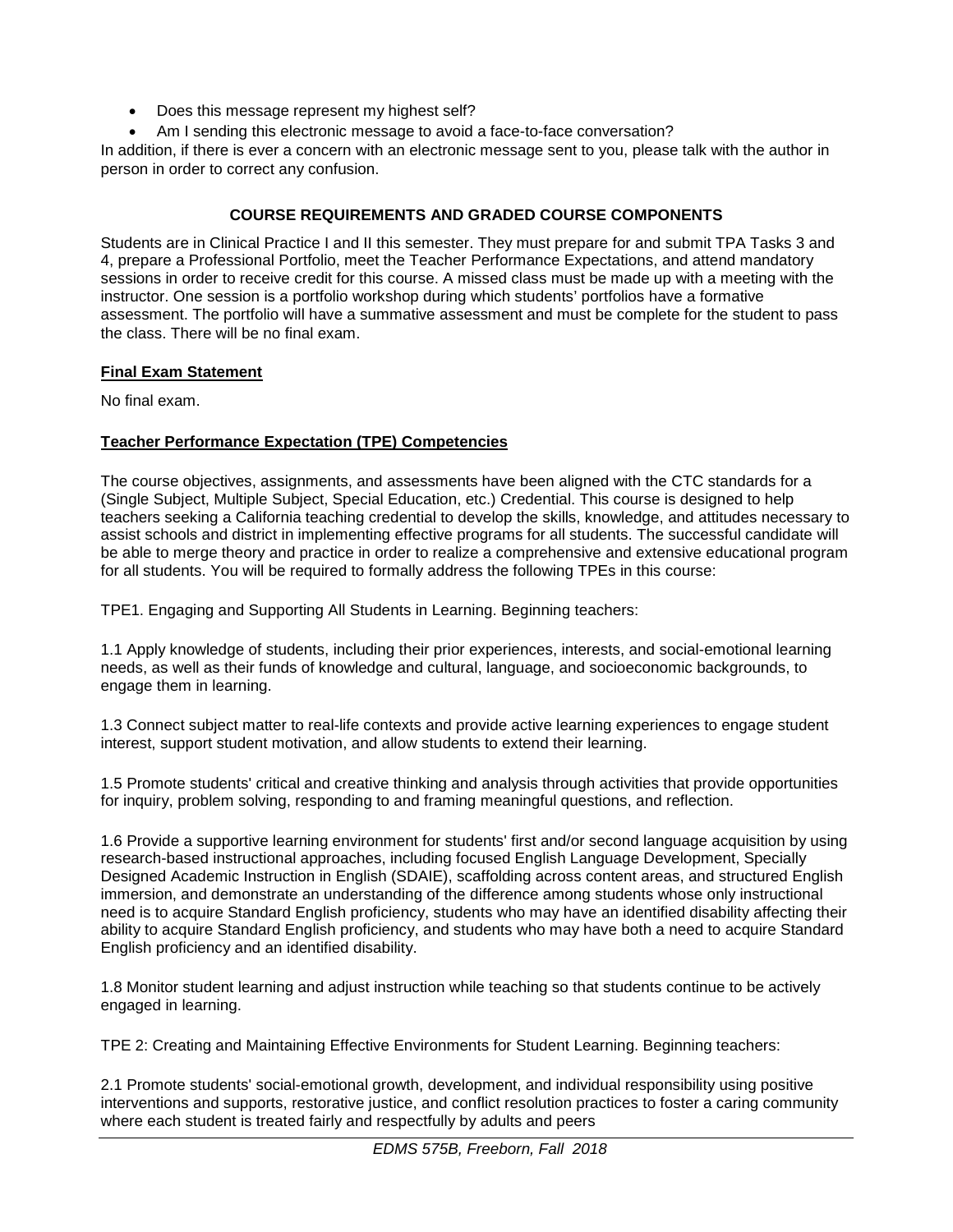2.2 Create learning environments (i.e., traditional, blended, and online) that promote productive student learning, encourage positive interactions among students, reflect diversity and multiple perspectives, and are culturally responsive.

2.3 Establish, maintain, and monitor inclusive learning environments that are physically, mentally, intellectually, and emotionally healthy and safe to enable all students to learn, and recognize and appropriately address instances of intolerance and harassment among students, such as bullying, racism, and sexism.

2.4 Know how to access resources to support students, including those who have experienced trauma, homelessness, foster care, incarceration, and/or are medically fragile.

2.6 Establish and maintain clear expectations for positive classroom behavior and for student-to-student and student-to-teacher interactions by communicating classroom behavior and for student-to-student and student-to-teacher interactions by communicating classroom routines, procedures, and norms to students and families.

TPE 3: Understanding and Organizing Subject Matter for Student Learning. Beginning teachers:

3.1 Demonstrate knowledge of subject matter, including the adopted California State Standards and curriculum frameworks.

3.7 Model and develop digital literacy by using technology to engage students and support their learning, and promote digital citizenship, including respecting copyright law, understanding fair use guidelines and the use of Creative Commons license, and maintaining Internet Security

TPE 4: Planning Instruction and Designing Learning Experiences for All Students. Beginning teachers:

4.1 Locate and apply information about students' current academic status, content- and standards-related learning needs and goals, assessment data, language proficiency status, and cultural background for both short-term and long-term instructional planning purposes.

TPE 6: Developing as a Professional Educator. Beginning teachers:

6.1 Reflect on their own teaching practice and level of subject matter and pedagogical knowledge to plan and implement instruction that can improve student learning.

6.2 Recognize their own values and implicit and explicit biases, the ways in which these values and implicit and explicit biases may positively and negatively affect teaching and learning, and work to mitigate any negative impact on the teaching and learning of students. They exhibit positive dispositions of caring, support, acceptance, and fairness toward all students and families, as well as toward their colleagues.

6.3 Establish professional learning goals and make progress to improve their practice by routinely engaging in communication and inquiry with colleagues.

6.5 Demonstrate professional responsibility for all aspects of student learning and classroom management, including responsibility for the learning outcomes of all students, along with appropriate concerns and policies regarding the privacy, health, and safety of students and families. Beginning teachers conduct themselves with integrity and model ethical conduct for themselves and others.

6.6 Understand and enact professional roles and responsibilities as mandated reporters and comply with all laws concerning professional responsibilities, professional conduct, and moral fitness, including the responsible use of social media and other digital platforms and Preliminary Multiple and Single Subject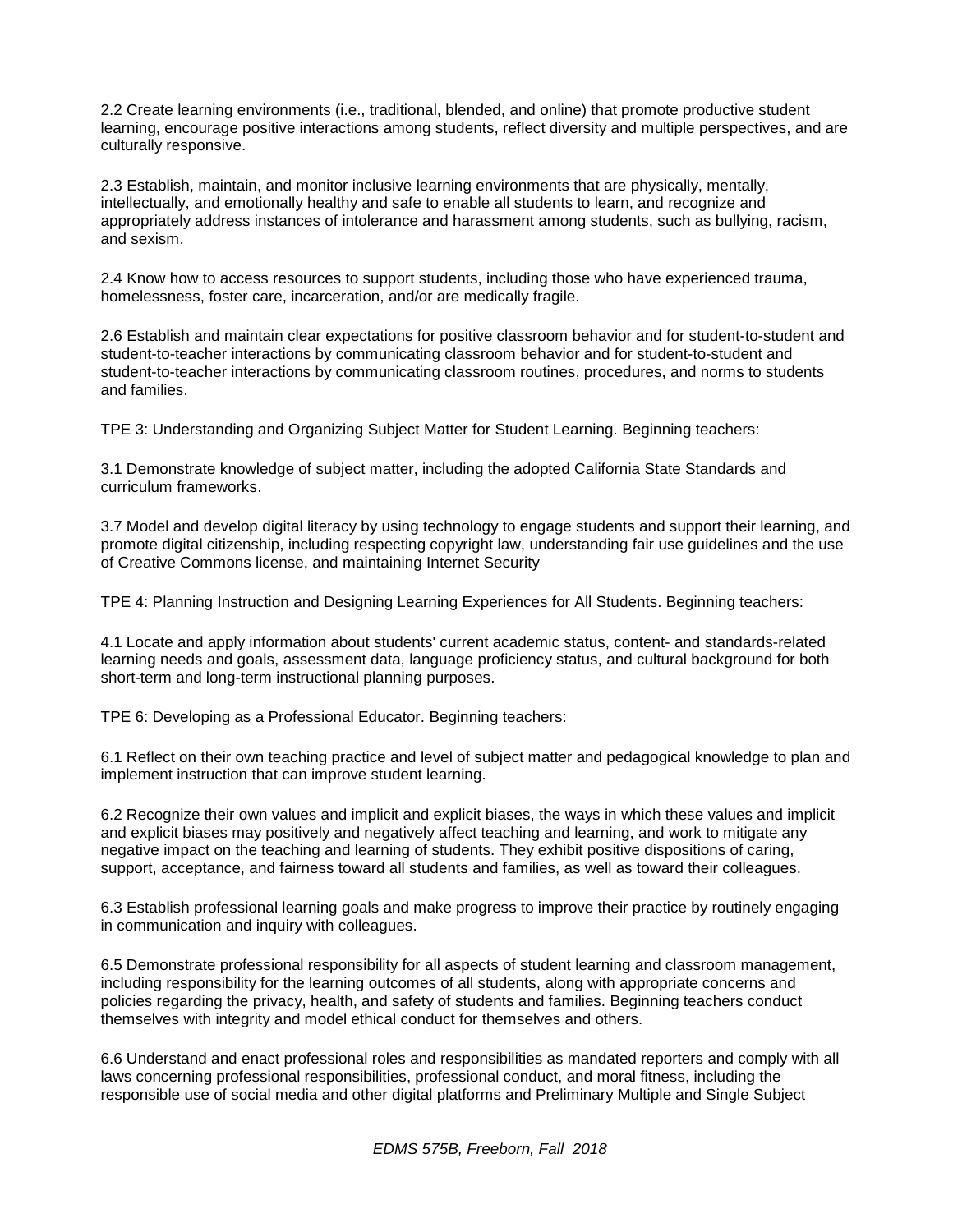.Critically analyze how the context, structure, and history of public education in California affects and influences state, district, and school governance as well as state and local education finance.

### SCHEDULE /DATES REQUIRED TO ATTEND AND SUBMIT/ WE WILL CONFIRM MEETING FACE-TO-FACE DATES ON 1/23/18.

| <b>DATES</b> | סו וסגיו בט טויירים בטאיו<br><b>CLASS DESCRIPTION</b>                                      | <b>TYPE OF CLASS</b>               |
|--------------|--------------------------------------------------------------------------------------------|------------------------------------|
| $1/23$       | Class meeting for general information, completion of Mandated<br><b>Reporting Training</b> | Face-to-Face                       |
| 1/30         | Multimedia site, prepare for edTPA; attend workshop                                        | Independent                        |
| 2/6          | Begin assembling items for portfolio                                                       | Independent                        |
| 2/13         | <b>Career Center Presentation, Dr. Diana Sanchez</b>                                       | Face-to-Face                       |
| 2/20         | Prepare portfolio; prepare for edTPA                                                       | Independent                        |
| 2/27         | Prepare Portfolio                                                                          | Independent                        |
| 3/6          | Prepare Portfolio, prepare for edTPA                                                       | Independent                        |
| 3/13         | Prepare portfolio; prepare for edTPA                                                       | Independent                        |
| 3/20         | Prepare portfolio; prepare for edTPA                                                       | Independent<br><b>Spring Break</b> |
| 3/27         | Prepare portfolio; prepare for edTPA                                                       | Independent                        |
| 4/3          | Prepare portfolio; prepare for edTPA                                                       | .Independent                       |
| 4/10         | Portfolio Workshop, bring all materials for review                                         | Face-to-Face                       |
| 4/17         | Prepare portfolio; prepare for edTPA                                                       | Independent                        |
| 4/24         | <b>Complete Professional Portfolio</b>                                                     | Independent                        |
| 4/30         | <b>Exit Surveys, Final Portfolio Check</b>                                                 | Face-to-Face                       |

\***All Face-to-Face courses are in bold; attendance is required.** 

MAKE SURE YOU CHECK THE edTPA CALENDAR ON THE SOE WEB SITE